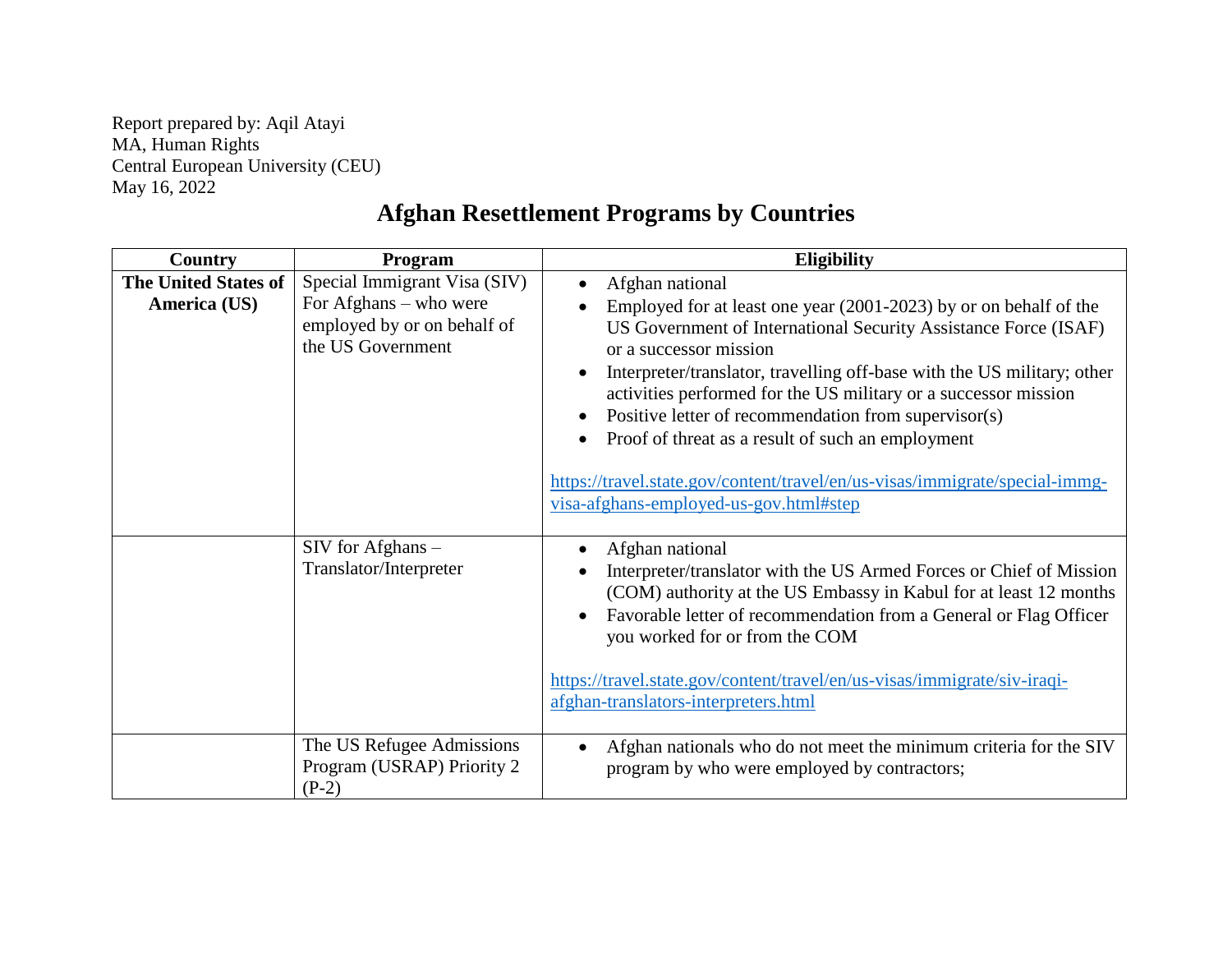|        |                                                                                              | Locally Employed (LE) Staff, interpreters/translators for the US<br>$\bullet$<br>Government, US Forces Afghanistan (USFOR-A), ISAF, and<br><b>Resolution Support (RS)</b><br>Afghans who work or worked for a program/project funded by the<br>$\bullet$<br><b>US</b> Government<br>Afghans who work or worked for a non-governmental organization<br>(NGO) or media organization.                                                                                                                                                                                                                                                                                                             |
|--------|----------------------------------------------------------------------------------------------|------------------------------------------------------------------------------------------------------------------------------------------------------------------------------------------------------------------------------------------------------------------------------------------------------------------------------------------------------------------------------------------------------------------------------------------------------------------------------------------------------------------------------------------------------------------------------------------------------------------------------------------------------------------------------------------------|
| Canada | <b>Special Immigration Program</b><br>for Afghans who assisted<br><b>Canadian Government</b> | Afghan national<br>Interpreter/translator with the Canadian Armed Forces<br>Local staff who work or worked at the Canadian Embassy in<br>Afghanistan<br>The applicant or his/her family were in Afghanistan after July 22,<br>2021<br>Family members include the following:<br>Spouse, dependent child under 22 years of age and not married, a<br>dependent child of a dependent child<br>De facto family members:<br>٠<br>Depends on the family for emotional or financial reasons (or both);<br>May live with the family as a household member<br>https://www.canada.ca/en/immigration-refugees-<br>citizenship/services/refugees/afghanistan/special-measures/immigration-<br>program.html |
|        | Special humanitarian program                                                                 | Afghan nationals residing outside Afghanistan without a durable<br>$\bullet$<br>solution. They include:<br>Women leaders<br>Human rights activists<br>LGBTI individuals<br>Journalists and those who worked with Canadian journalists<br>Immediate family members of the aforementioned<br>Extended family members of the interpreters who were previously<br>$\bullet$<br>resettled, including the family members still in Afghanistan                                                                                                                                                                                                                                                        |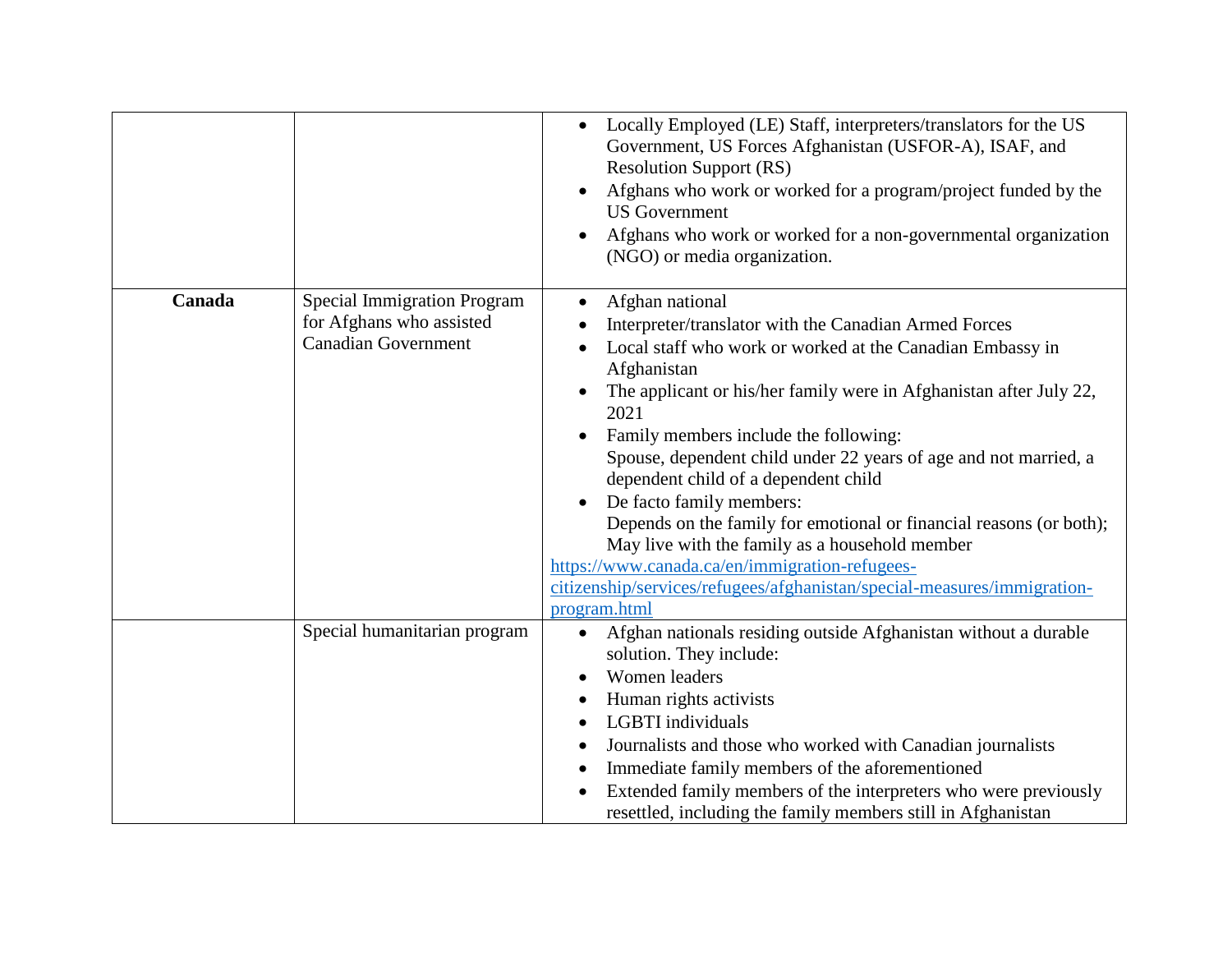|                                       |                                                                                 | https://www.canada.ca/en/immigration-refugees-<br>citizenship/services/refugees/afghanistan/special-measures/eligible-<br>humanitarian-program.html                                                                                                                                                                                                                                                                                                                  |
|---------------------------------------|---------------------------------------------------------------------------------|----------------------------------------------------------------------------------------------------------------------------------------------------------------------------------------------------------------------------------------------------------------------------------------------------------------------------------------------------------------------------------------------------------------------------------------------------------------------|
| <b>The United</b><br>Kingdom $(UK)^1$ | Ex-Gratia Scheme (EGS)<br>Offer #1: Financial Offer                             | Directly employed by the UK Government for a minimum of one<br>year<br>Made redundant after December 19, 2012<br>Under this scheme, the former employees received payments<br>equivalent to 18 months' salary<br>https://www.gov.uk/government/publications/afghanistan-locally-<br>employed-staff-ex-gratia-scheme/afghanistan-locally-employed-staff-ex-<br>gratia-scheme-further-information-on-eligibility-criteria-and-offer-details                            |
|                                       | Offer #2: Training Offer                                                        | Directly employed by the UK Government for a minimum of one<br>$\bullet$<br>year<br>Made redundant after December 19, 2012<br>$\bullet$<br>The beneficiary receives five years of education or training as well<br>$\bullet$<br>as payment of monthly financial benefits/stipend<br>The training can be technical, vocational, or academic<br>$\bullet$<br>It must be done in Afghanistan<br>$\bullet$<br>The offer can be transferred to close relatives of the LES |
|                                       | Offer #3: Relocation Offer                                                      | This offer is mostly for those LES who performed duties outside the<br>$\bullet$<br>military base; hence, they include individuals who put their lives in<br>serious risks to help the UK Government missions.                                                                                                                                                                                                                                                       |
|                                       | <b>Afghan Relocations</b><br>Assistance Program $(ARAP)^2$<br>November 24, 2021 | Urgent relocation of those who are at high or imminent risk of<br>$\bullet$<br>threat to life                                                                                                                                                                                                                                                                                                                                                                        |

<sup>&</sup>lt;sup>1</sup> There are reports that the UK Government has not honored its promise to helps evacuate Afghans stranded in Afghanistan. [https://www.bbc.com/news/uk-](https://www.bbc.com/news/uk-61327882)[61327882](https://www.bbc.com/news/uk-61327882)

 $\overline{a}$ 

 $2$  This link contains the form for application for the ARAP program:

[https://forms.office.com/pages/responsepage.aspx?id=7WB3vlNZS0iuldChbfoJ5fowYYw5QlNLoVCT4OM\\_uPlUM1ZXQ05TRU1IRjlMS1ZOSlZBRVVISDc3](https://forms.office.com/pages/responsepage.aspx?id=7WB3vlNZS0iuldChbfoJ5fowYYw5QlNLoVCT4OM_uPlUM1ZXQ05TRU1IRjlMS1ZOSlZBRVVISDc3TiQlQCN0PWcu&wdLOR=c8C9BEC82-1A76-AB48-8B64-47C10D550587) [TiQlQCN0PWcu&wdLOR=c8C9BEC82-1A76-AB48-8B64-47C10D550587](https://forms.office.com/pages/responsepage.aspx?id=7WB3vlNZS0iuldChbfoJ5fowYYw5QlNLoVCT4OM_uPlUM1ZXQ05TRU1IRjlMS1ZOSlZBRVVISDc3TiQlQCN0PWcu&wdLOR=c8C9BEC82-1A76-AB48-8B64-47C10D550587)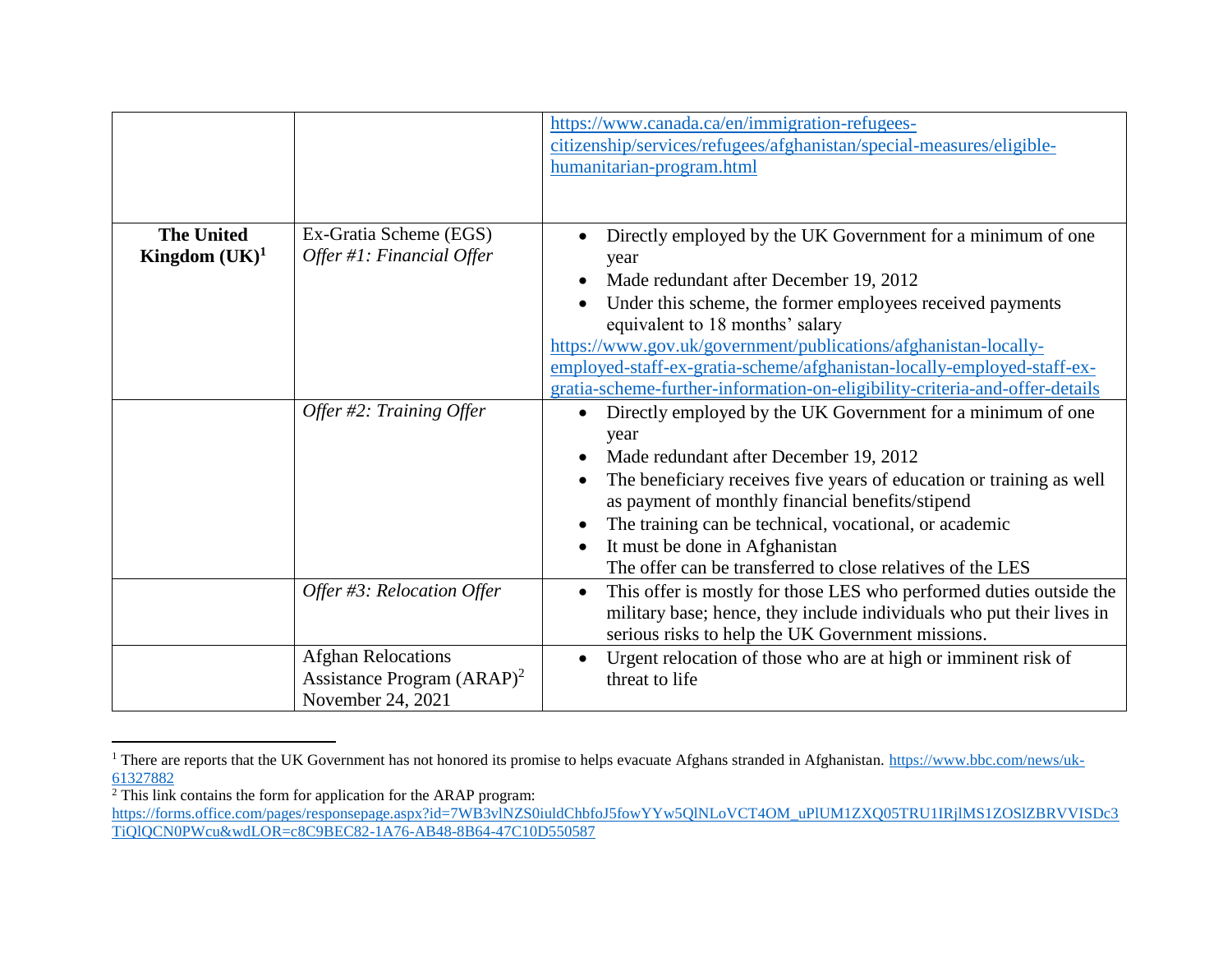| Category 1 | https://www.gov.uk/government/publications/afghan-relocations-and-<br>assistance-policy/afghan-relocations-and-assistance-policy-information-<br>and-guidance                                                                                                                                                                                                                                                                                                                                                                                                                                                                                                                                                                       |
|------------|-------------------------------------------------------------------------------------------------------------------------------------------------------------------------------------------------------------------------------------------------------------------------------------------------------------------------------------------------------------------------------------------------------------------------------------------------------------------------------------------------------------------------------------------------------------------------------------------------------------------------------------------------------------------------------------------------------------------------------------|
| Category 2 | Relocation of those who were employed by the UK Government in<br>$\bullet$<br>"exposed meaningful enabling roles" and those who provided<br>linguistic support to the UK Armed Forces.<br>Exposed meaningful enabling roles provided such material effect<br>that without which it would have been difficult for the UK<br>Government to accomplish its missions in Afghanistan; this also<br>exposed the Locally Employed Staff (LES) to public recognition,<br>which in turn may have exposed them to threats.<br>Such roles include: patrol interpreters, cultural advisors, embassy<br>$\bullet$<br>corporate services, and development, political, and counter-<br>terrorism services. However, this is a non-exhaustive list. |
| Category 3 | Individuals who are neither at high or imminent risk nor have<br>$\bullet$<br>worked in meaningful enabling roles are eligible for other support<br>other than relocation.                                                                                                                                                                                                                                                                                                                                                                                                                                                                                                                                                          |
| Category 4 | Case-by-case basis<br>Employed by the UK Government after 1 October, 2001.<br>Worked on counter-terrorism, counter-narcotics, and anti-corruption<br>At risk due to the foregoing works<br>Holds information the disclosure of which can threaten the UK<br>Government                                                                                                                                                                                                                                                                                                                                                                                                                                                              |

| Australia <sup>3</sup> | Humanitarian Program <sup>4</sup> | Former Locally Engaged Employees (LEEs), including their<br>immediate family members    |  |
|------------------------|-----------------------------------|-----------------------------------------------------------------------------------------|--|
|                        |                                   | Afghan evacuees and their immediate family members (subclass)<br>449 Humanitarian Stay) |  |

<sup>&</sup>lt;sup>3</sup> In order to get assistance with the application in these programs, the Refugee Council of Australia may be approached at [media@refugeecouncil.org.au](mailto:media@refugeecouncil.org.au)

<sup>&</sup>lt;sup>4</sup> The Humanitarian Program, announced in late January, 2022, promised 10,000 places for Afghan nationals. In late March, 2022, an additional 16,500 places were announced, taking the total number to 26,500 for the Humanitarian Program.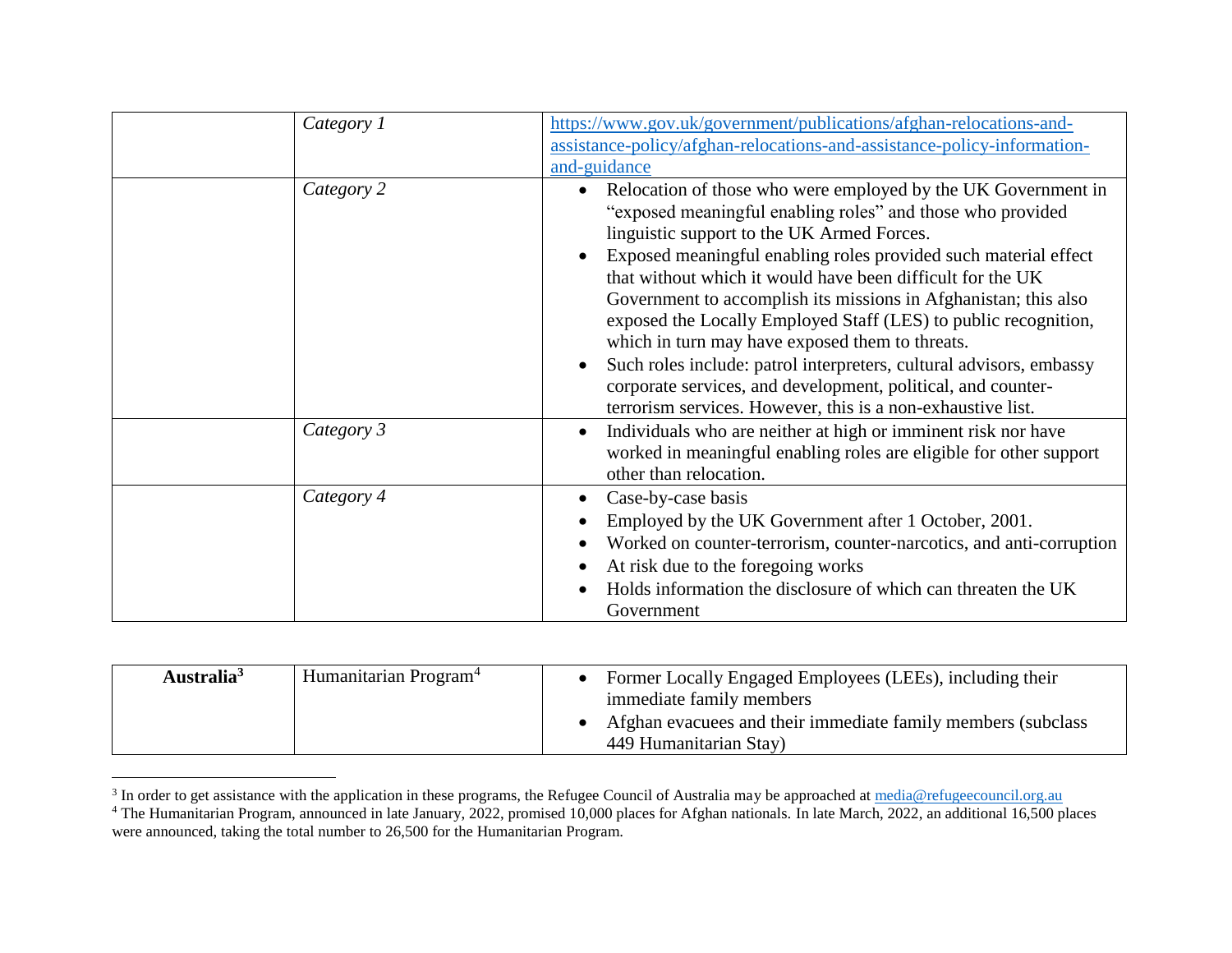|                                | Afghans who worked with Australian NGOs, Australian funded<br>$\bullet$<br>projects and their immediate family members<br>Women, girls, ethnic minorities, LGBTQI+, and other [vulnerable]<br>$\bullet$<br>minority groups<br>https://www.homeaffairs.gov.au/help-and-support/afghanistan-update                                                                                           |
|--------------------------------|--------------------------------------------------------------------------------------------------------------------------------------------------------------------------------------------------------------------------------------------------------------------------------------------------------------------------------------------------------------------------------------------|
| Migration Program <sup>5</sup> | Skilled migrants<br>Afghans with family members in Australia                                                                                                                                                                                                                                                                                                                               |
| Other proposed programs        | Members of the Afghan diaspora in Australia along with certain<br>$\bullet$<br>organizations, citizens, faith groups <sup>6</sup> and army veterans have asked<br>the Australian government to allocate an additional 20,000 places<br>for Afghans at risk.<br>https://www.refugeecouncil.org.au/government-listens-to-community-<br>pleas-by-adding-16500-new-places-for-afghan-refugees/ |

| $Germany^7$ | German nationals | German nationals in Afghanistan can travel to neighboring<br>countries by land [or otherwise] and receive support from German<br>Embassies.                                                                                                                                                         |
|-------------|------------------|-----------------------------------------------------------------------------------------------------------------------------------------------------------------------------------------------------------------------------------------------------------------------------------------------------|
|             | Local employees  | Local employees can be assisted by their former employers.<br>$\bullet$<br>• Ministry of Foreign Affairs of Germany <sup>8</sup><br>• Ministry of the Interior $(BMI)^9$<br>Ministry for Economic Cooperation and Development (BMZ) <sup>10</sup><br>$\bullet$<br>Ministry of Defense $(BMVg)^{11}$ |

 $\overline{a}$ <sup>5</sup> The Migration Program helps Afghans with 5,000 places.

<sup>&</sup>lt;sup>6</sup> In my own conversation with an Afghan evacuee, I was told that faith groups (religious institutions, particularly Christian ones) based in the US, UK, and Australia have helped or are helping Afghan converts to evacuate from Afghanistan.

<sup>&</sup>lt;sup>7</sup> Since the Russian invasion of Ukraine, vulnerable Afghans expecting support in Afghanistan and Afghan refugees already in Europe and the US have generally been neglected[. https://foreignpolicy.com/2022/04/20/germany-refugee-policy-afghanistan-ukraine/](https://foreignpolicy.com/2022/04/20/germany-refugee-policy-afghanistan-ukraine/)

<sup>&</sup>lt;sup>8</sup> Local employees of the Foreign Ministry may communicate via this e-mail address: [okv@kabu.auswaertiges-amt.de](mailto:okv@kabu.auswaertiges-amt.de)

<sup>9</sup> Visit the link to communicate with the Ministry: [https://www.bmi.bund.de/EN/home/home\\_node.html](https://www.bmi.bund.de/EN/home/home_node.html)

<sup>&</sup>lt;sup>10</sup> Further information on how to apply for refuge are available in this link:<https://www.bmz.de/en/countries/afghanistan/local-employees>

<sup>&</sup>lt;sup>11</sup> Visit the following link to communicate with the Ministry of Defense:<https://www.bmvg.de/de>